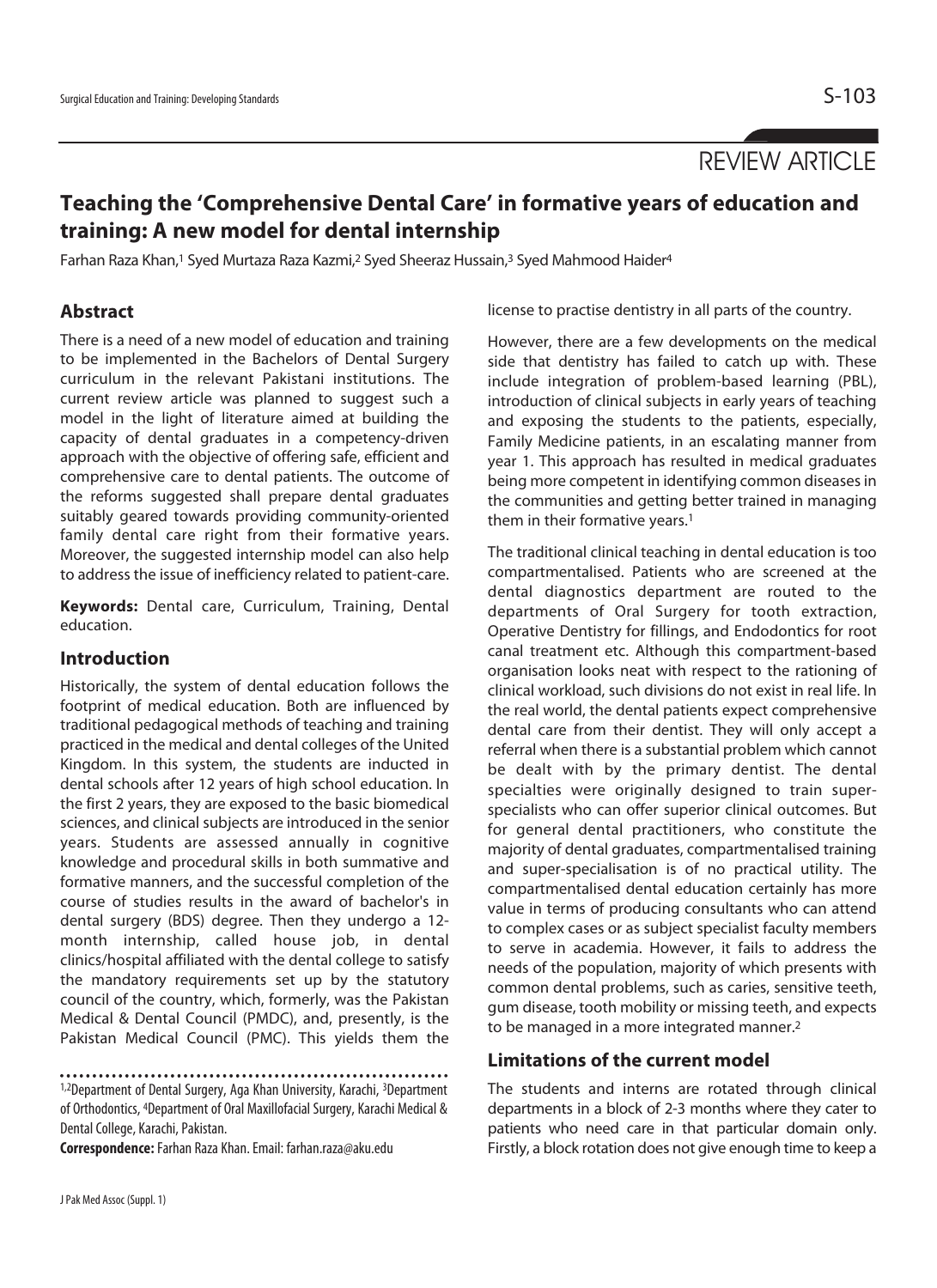

**Figure-1:** The present model of dental internship with compartmentalised rotations.



**Figure-2:** The proposed model of dental internship with integrated and comprehensive patient-care.

follow-up on the patients they have treated so that they may observe the outcomes of the interventions. Secondly, there is no continuity of care. In other words, if interns are posted in, say, Prosthodontics department, they will only provide services related to the making and fitting of dentures. By the time, the denture is made or inserted, the rotation is already over, leaving no scope for follow-up and continued care. Moreover, the present format of clinical training encourages the interns to be responsible in their

part of treatment only, which means neglecting the patient as a whole. Dental patients should be looked upon as individuals presenting with oral care needs. The inter-departmental referral of patients make them see different interns for different needs, which is cumbersome for the patient and is counterproductive for the purpose of training interns. This is a major limitation of the present compartmentalised training (Figure-1).

In another scenario, interns assigned to the Endodontics department attending to, say, a 60-year-old male with a carious premolar tooth and has some other teeth missing. In the present model, interns are supposed to carry out root canal treatment of the patient when the patient can easily be managed with an extraction followed by cast partial dentures which were needed anyways. Thus, the provision of root canal services in this case represents mere waste of time of both the patient and the intern, energy and resources. In essence, the present model of patient services in dental institutions goes against the philosophy of global dental care (Figure-2).

### **Objectives of comprehensive care model**

In the proposed model, interns will be assigned a work quota in the first phase of the positing and then they will be made responsible for the continued comprehensive care of all the patients assigned to the through the year-long internship. It means the primary care provider will remain the same regardless of the treatment needed. This will help dentists in the formative year to be trained as a Family Dentist. This will not only help them learn the ownership of patients, but inculcate the sense of responsibility regarding the care they provide.3 Consequently, by the time

they complete their internship, they will be competent in family dentistry, which is the service they are supposed to provide throughout their careers. Those who opt to become specialists can still go through residency or university-level masters' programme where the comprehensive dental care training they received in their formative year will become a foundation stone that could help them understand treatment planning in an integrated manner, providing